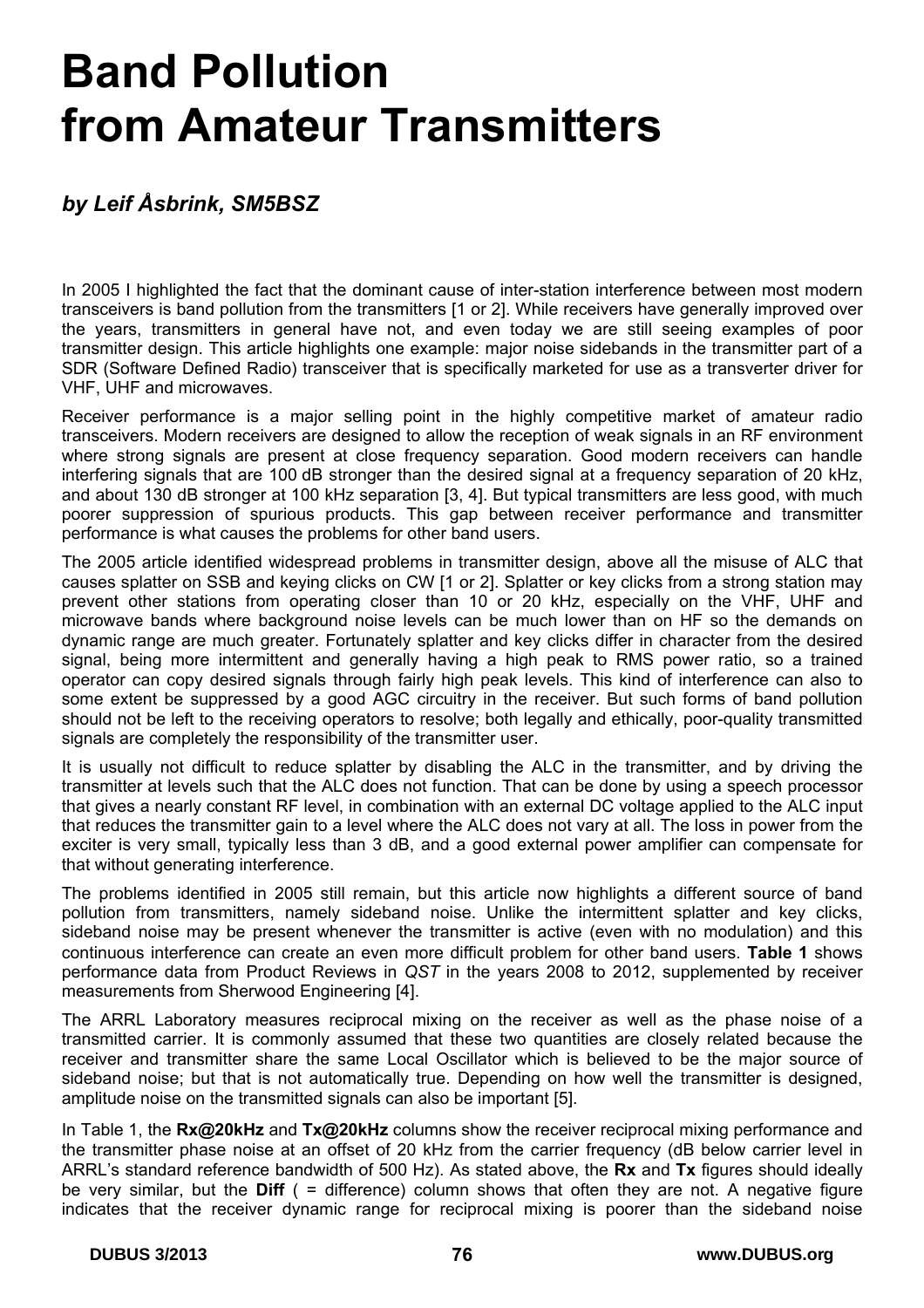suppression of the transmitter; a positive **Diff** figure indicates that the transmitter is the better of the two.

The final column of Table 1 shows the main focus of this article: **Tx Wide** is the transmitter noise at wider frequency separations. Comparative performance tables are usually sorted in order of receiver performance [4] but Table 1 is sorted according to the suppression of wideband transmitter noise as shown in the **Tx Wide** column. The best transmitters come first, and the worst examples measured come last.

| <b>Model</b>      | <b>QST</b>    | Rx @20 kHz<br>(-dBc) | Tx @20 kHz<br>(-dBc) | <b>Diff</b><br>(dB) | <b>Tx Wide</b><br>(-dBc) |
|-------------------|---------------|----------------------|----------------------|---------------------|--------------------------|
| K <sub>3</sub>    | Jan 09        | 112 (104)            | 119                  | $-7$                | 128@100kHz, 120@360kHz   |
| <b>TS-599AT</b>   | Aug 11        | 115 (93)             | 108                  | 7                   | 112@100kHz               |
| IC-7600           | <b>Nov 09</b> | 105 (100)            | 102                  | 3                   | 111@100kHz               |
| IC-7700           | Oct 08        | 109 (105)            | 108                  |                     | 110@100kHz               |
| <b>TS-590S</b>    | May 11        | 120 (104)            | 106                  | 14                  | 110@100kHz               |
| KX3               | Dec 12        | 120 (105)            | 97                   | 23                  | 107@100kHz               |
| IC-9100           | Apr 12        | 101                  | 101                  | 0                   | 105@100kHz               |
| FTdx5000          | Dec 10        | 109 (104)            | 104                  | 5                   | 103@100kHz               |
| FT-950            | Mar 08        | 86 (105)             | 100                  | $-14$               | 102@100kHz               |
| FTdx9000          | <b>Jul 10</b> | 114                  | 101                  | 13                  | 100@100kHz               |
| <b>FT-450D</b>    | <b>Nov 11</b> | 98                   | 85                   | 13                  | 96@100kHz                |
| IC-7200           | Jun 09        | 103                  | 95                   | 8                   | 94@100kHz                |
| Flex-1500         | Dec 11        | 107 (88)             | 101                  | 6                   | 81@300kHz                |
| <b>Flex-5000A</b> | <b>Jul 08</b> | 99 (96)              | 91                   | 8                   | 77@350kHz                |

*Table 1: Published measurements of transmitter noise and receiver reciprocal mixing. Data are from ARRL Lab measurements [3] (with comparable receiver measurements from Sherwood Engineering where available [4]).* 

Table 1 shows that while some transmitters have a sideband noise level at 20 kHz that is compatible with their own good receiver performance, some examples have poor reciprocal mixing performance and the transmitter phase noise may be even worse [6]. The difference in the **Tx Wide** column, from the best to the worst, is more than 50 dB! Even more remarkable is that this enormous difference between best and worst passes without comment in the text of the ARRL reviews.

At 100 kHz frequency separation only one transmitter has noise performance that is compatible with good modern receivers. That is the K3 from Elecraft. Otherwise, Table 1 shows that many other amateur transmitters have poorer noise sideband performance than their receivers do. The reason as I see it is that the poorer transmitter performance does not get appropriate attention in the test reports.

Two transceivers stand out as particularly bad. Those are the Flex Radio SDR transmitters. They are different from all the others in that the noise sidebands have a maximum about 300 kHz from the carrier, and that noise is really strong – only about 80 dB below the carrier in 500 Hz bandwidth. Imagine you operate CW at the low end of 144 MHz and suddenly find your noise floor goes up by 10 dB. Tune around and you will find that the noise has a maximum around 144.050 MHz. What would you do? Just feel sorry? It is not easy to detect that the reason is that someone has switched on a Flex transmitter on 144.350 MHz because the noise does not carry that offending station's modulation, and there is no particular noise near that station's own frequency. To find out that the noise comes and goes with the Flex transmitter you would need two receivers or a wideband SDR. Yet there is no corresponding problem on the receive side in these transceivers, so the Flex owner has no idea about the interference he is causing.

These findings led me to borrow a Flex-1500 (a Flex-5000 was not available) and make a more detailed study of the problem of transmitter noise.

# **A study of the Flex-1500 transmitter**

Studies of noise sidebands are usually difficult to make with standard spectrum analyzers which use YIG local oscillators at microwave frequencies to sweep a wide frequency range. Those YIG LOs have high levels of close-in sideband noise which will normally mask the sideband noise from an amateur transmitter – but that is not the case with Flex-1500, because the noise sidebands are so high. Figure 1 clearly shows the noise sidebands from the Flex-1500, as seen on a Tektronix 2753P when the Flex-1500 is transmitting 5W through a 20 dB attenuator into the analyzer input.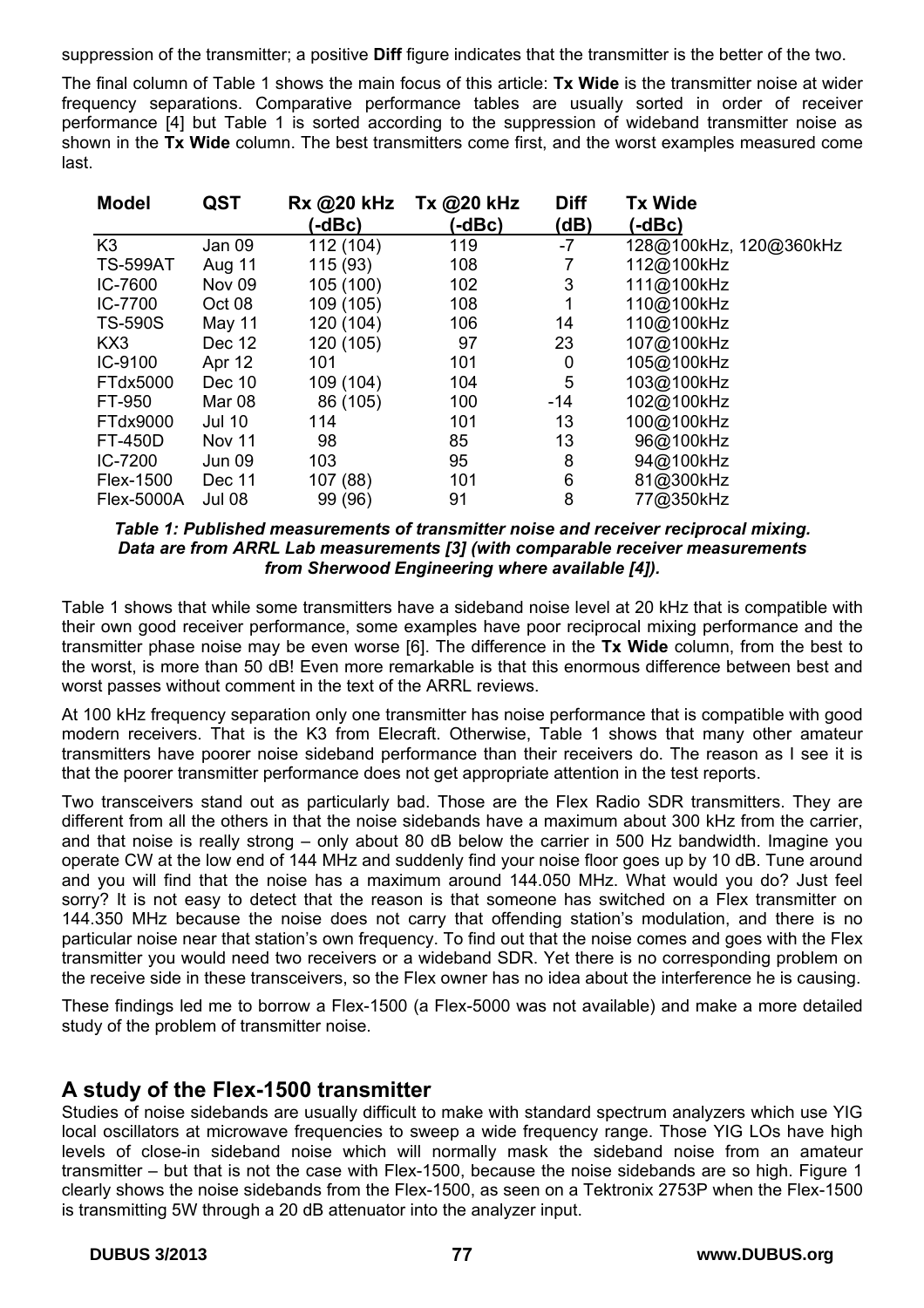

*Figure 1: Clearly visible noise sidebands from a Flex-1500 at 5W output.* 

On-screen markers can just be seen on the peak of the carrier and on the maximum of the upper noise sideband. The measured maximum is -75.4 dBc at +293 kHz, and the lower noise sideband is a mirror image. Analog spectrum analyzers do not have true RMS detectors, which means that the reading on the 2753P is too good by 2.5 dB. The fact that the sideband noise from a carrier is so well visible on this old analog instrument is startling, so Figure 2 provides confirmation from another old analog spectrum analyzer, a HP 8591A. It shows very similar results to the 2753P, -73.8 dBc at +/-305 kHz. I do not know what detector is used in this instrument and whether some further correction should be applied; but the agreement with Figure 1 is clear so I made some further investigations using modern Software Defined Receivers. The 2753P bandwidth in Figure 1 is 10 kHz so the sideband noise level is -113.8 dBc/Hz according to this instrument.



*Figure 2: Flex-1500 transmitting a carrier at full power seen on a HP8951A.* 

Today it is easy to perform more accurate measurements of sideband noise levels with the growing number of high-quality direct sampling SDR receivers. Figures 3 to 5 show the spectrum of the Flex-1500 at full power, 37 dBm (=5W), 27 dBm and 17 dBm. The SDR is the ELAD FDM-S1 and Linrad is used for the display and evaluation. In these figures the signal was first placed within the rectangular 1 kHz wide filter and the S-meter graph calibration was adjusted for the S meter to read 0 dBm at full power. After allowing some time for the S-meter graph to draw a line, the peak of the noise sideband was selected and the noise levels can be read directly from the S-meter graph in dB below full power.

The results demonstrated in the below spectra can be normalized to 1 Hz bandwidth, and is -112 dBc/Hz for this particular example of a Flex-1500. Both the 2753P and ELAD/Linrad agree on that. An even worse result was reported in the *QST* product review, -108 dBc/Hz for the phase noise (or -105 dBc/Hz under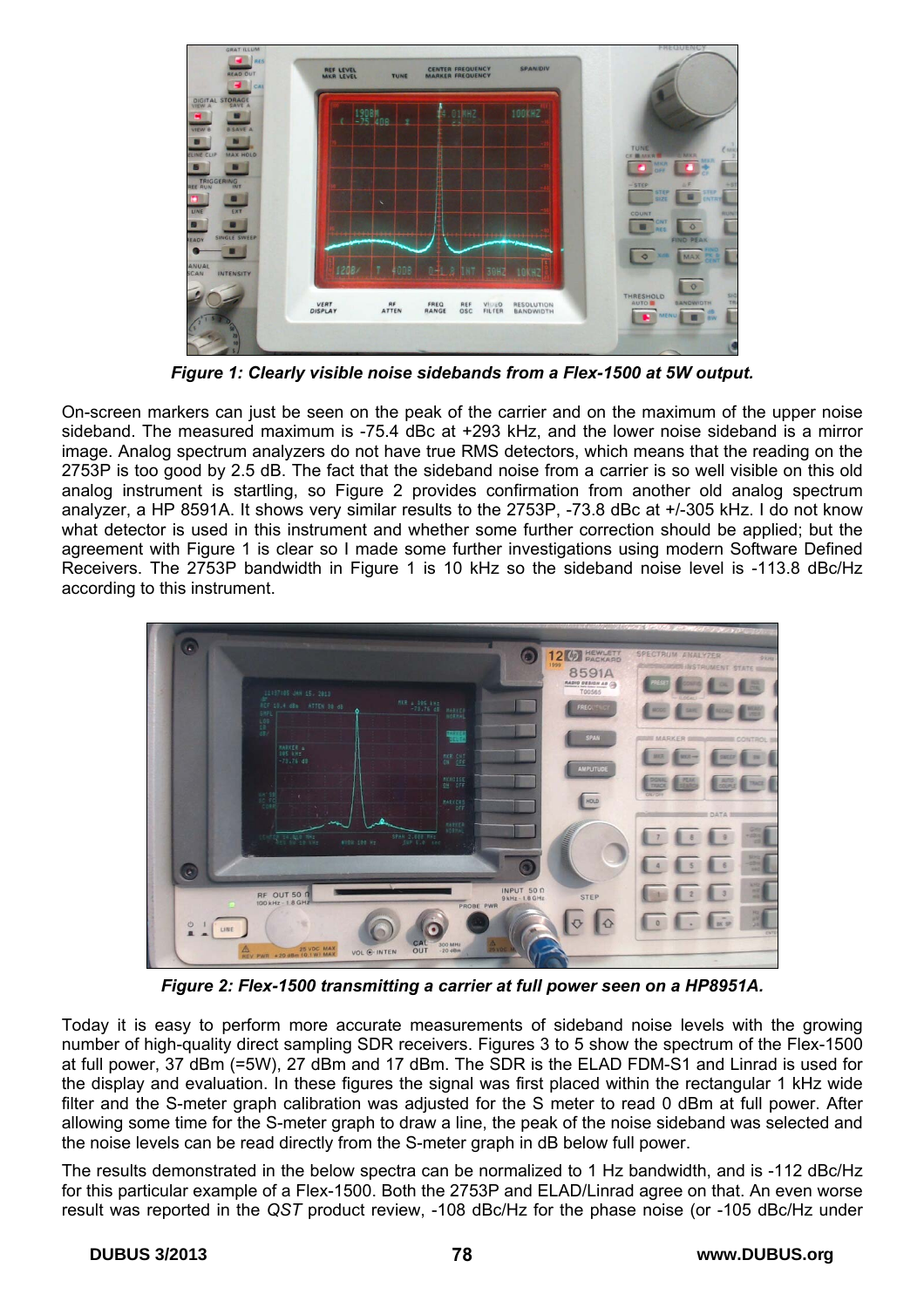the assumption that the AM noise is equally strong). This seems to indicate that the noise level can differ slightly between examples of the Flex-1500 units, but is probably in the region of -110 dBc/Hz.



*Figure 3: Flex-1500 transmitting a carrier at full power seen with an ELAD FDM-S1. The noise sideband is at -82 dBc in a bandwidth of 1 kHz.* 



*Figure 4: Flex-1500 transmitting a carrier at -10 dB reduced power seen with an ELAD FDM-S1. The noise sideband is at -68 dBc in a bandwidth of 1 kHz.* 

Figure 5 shows the noise sidebands when the carrier power of the Flex-1500 is reduced by software control to drive a transverter. When the power level is reduced by 20 dB (and assuming that the transverter does not add significant noise of its own) the noise received by another station at an offset of 300 kHz will be 58 dB below the carrier in a bandwidth of 1 kHz, or 54 dB below the carrier in a SSB bandwidth of 2.4 kHz. One S-point is defined as 6 dB, so a carrier that is 54 dB above the noise will be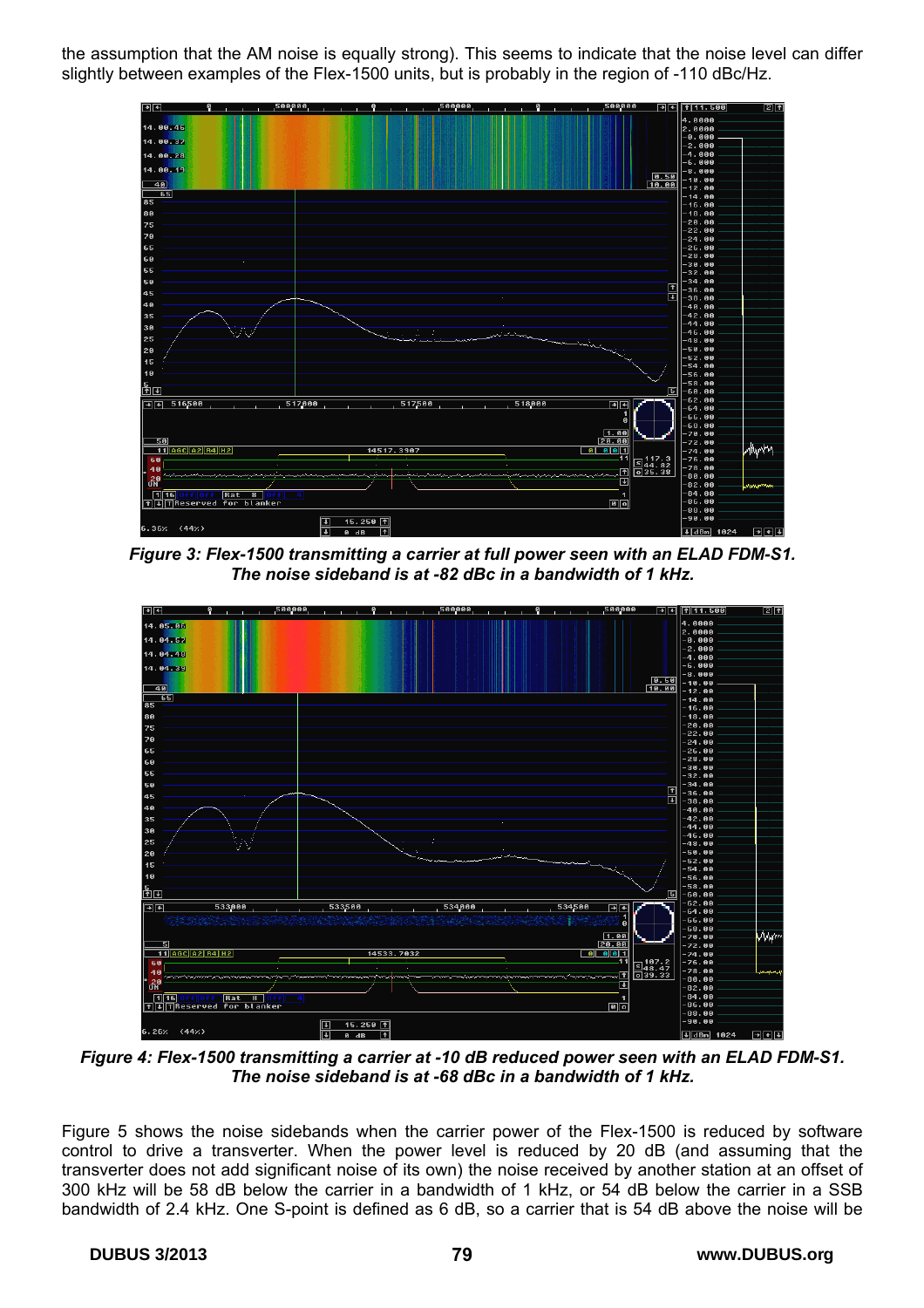S9. But this also means that whenever the carrier from the Flex-1500 is S9 or stronger, its noise sidebands will be increasing the noise floor of other unsuspecting stations who are operating 300 kHz away.



*Figure 5: Flex-1500 transmitting a carrier at -20 dB reduced power seen with an ELAD FDM-S1. The noise sideband is at -58 dBc in a bandwidth of 1 kHz.* 

A significant improvement for other band users is possible if the low-level transverter drive is obtained by operating the Flex-1500 at full power, followed by an attenuator to reach the required power level. If a 20 dB attenuator is used, the carrier level would then need to be 24 dB above S9 before the 300 kHz noise sidebands would increase the noise floor of other stations by 3 dB. That would be helpful to other band users; but S9 + 24 dB is quite a normal signal level so even this improved method would not always be sufficient. The practical conclusion is this: to avoid the risk of raising the noise floor for other amateurs, the Flex-1500 transmitter should not be used in *any* circumstances where it could deliver very strong signals into someone else's receiver.

I find it highly inappropriate that the ARRL reviewer chose to characterize that level of performance like this: "Overall, the composite noise output as shown in Figure 3 is low" (*QST*, December 2011). In my opinion – and I am confident that many others will agree – those noise sidebands are unacceptably high because they will cause significant levels of interference to other band users who may not even suspect it. This applies above all when a Flex-1500 is used to drive a transverter for the VHF, UHF or microwave bands.

#### **Details of the Flex-1500 transmitter**

In the architecture of the Flex-1500, the transmitter uses a DDS to generate a LO signal close to the desired transmit frequency. Two audio signals are shifted by 90° with respect to each other and are mixed with this LO to generate a signal at the desired RF frequency. (There is also some LO leak through and a mirror image, but since the audio frequency is low those signals fall close to the main signal and do not normally present an interference problem to other band users.)

The observed noise sidebands are at a far higher level than would be expected from the DDS device used. Their origin has been traced to the device that supplies the modulating audio signals, a TLV320AIC33IRGZ audio codec from Texas Instruments. This device has 10 inputs and 7 outputs, and uses a delta-sigma DAC which generates the observed levels of high frequency noise. Figures 6 and 7 show the signal on one of the output pins on the codec while the unit is transmitting a carrier at full power with the pitch frequency set to 600 Hz. Similar signals are present on all the audio output pins.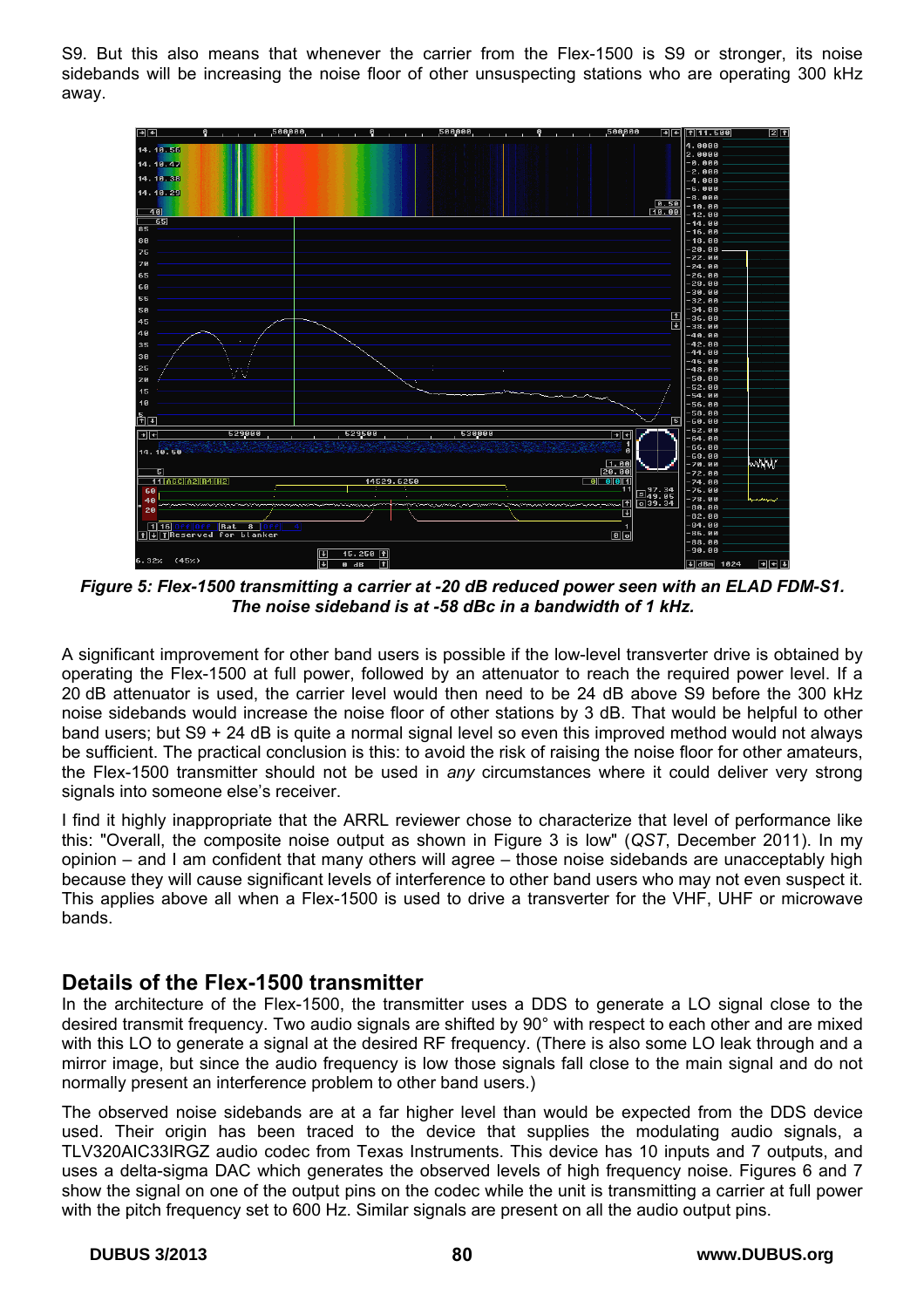

*Figure 6: Spectrum of the signal on one of the audio output pins on the codec (all other output pins are similar).* 

Maximum noise in Figures 6 and 7 is at 530 kHz, directly at the output pins of the codec, but this spectrum is then modified by a 28 kHz low pass filter between the codec and the transmit mixer. The filter has two series connected RC links with two 12.7  $\Omega$  resistors and a 0.15 µF capacitor each. The attenuation might be 20 dB at 300 kHz (depending on source and load impedances) so the filter shifts the noise peak downward from 530 kHz to about 300 kHz, which is what was observed on the RF signals. Each DAC has a negative and a positive output and the filter only attenuates the differential voltage.

The attenuation needs to be made at least 20 dB larger than it is now, and filters to ground are probably needed in both lines for each DAC to deal with the common-mode issue. It would be possible to remove the existing low pass filter and replace it with a better designed filter on a small PC board. The cut-off could be lower than 28 kHz. The widest mode is NBFM which should be limited to 12 kHz so a bandwidth of 14 kHz should be appropriate on the Tx side.



*Figure 7: The same signal as in Figure 6, seen in Linrad with a soundcard sampling at 192 kHz. The upper part of the screen displays the full 96 kHz bandwidth while the lower part displays the range 0 to 5 kHz at a much higher resolution.*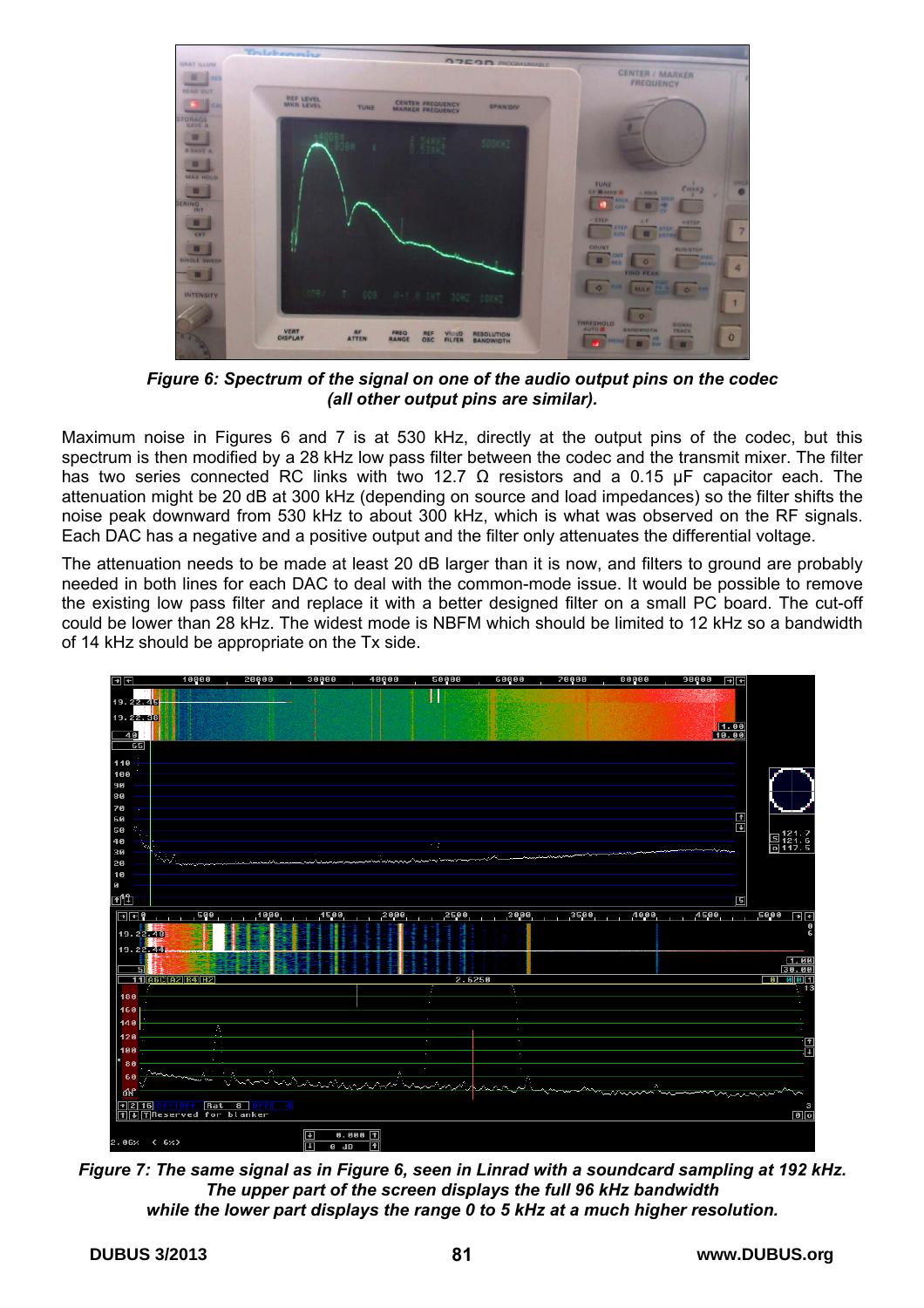The signal on the output pins of the codec as seen on an oscilloscope is shown in Figures 8 and 9 where the drive levels are set to 0 and 100 respectively. One can see from these figures that the total noise power is very significant, only about 15 dB below the carrier power on the DAC output pins. The 2753P spectrum analyzer shows that the power in 10 MHz bandwidth is +17.6 dBm at drive level 100, while at drive level zero the power is -33 dBm (about 50% of which is carrier leak-through).



*Figure 8: The signal on one of the audio output pins on the codec as seen with an oscilloscope. The total noise power is only about -15 dBc.* 



*Figure 9: The signal on one of the audio output pins on the codec as seen with an oscilloscope. The drive level is set to 0. The noise voltage is in the order of 100 mV.* 

For the record, there is also a second pair of noise sidebands at 1.6 MHz above and below the carrier. At full power the 1.6 MHz noise sidebands are about 17 dB below the noise sidebands at 300 kHz (Figure 3) so they are about -99 dBc in 1 kHz bandwidth. However, these 1.6 MHz noise sidebands have a different cause: unlike the 300 kHz AM sidebands coming from the DAC, the 1.6 MHz sidebands follow the amplitude of the carrier, which demonstrates that they are coming from the LO. The LO chip used in the Flex-1500 is capable of much better performance than that, so this is probably a layout problem.

# **Conclusions**

Modern transceivers have an absurd un-balance between receiver and transmitter performance. There are obvious problems with bad ALC design [1 or 2] but transmitter problems also occur for other reasons.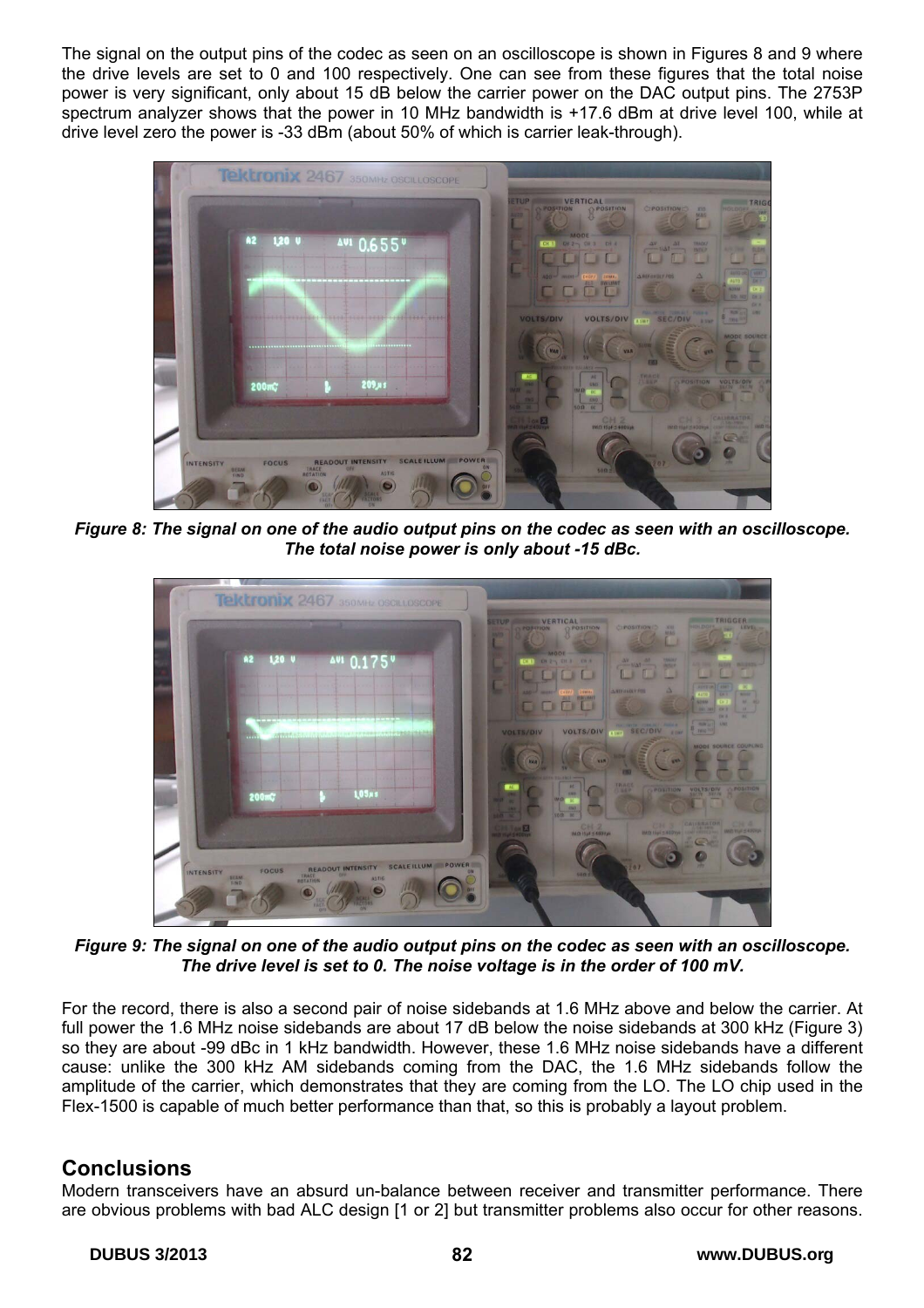Of the transmitters that have been tested in *QST* in recent years, all but one suffer from excessive sideband noise when transmitting an unmodulated carrier, when compared against reciprocal mixing in their own receivers. This is the reason why inter-station interference today is almost always caused by problems in transmitters, as distinct from receiver overload.

The one transmitter that has been found to have satisfactory noise performance is the K3, which is fine up to a separation of about 250 kHz (although even the K3 suffers from a modest noise peak at about 360 kHz separation, and I am pretty sure that could be fixed easily if someone had paid attention to it in the design stage). But that is a minor detail, because at the same frequency separation the sideband noise from the Flex-1500 is 43 dB worse. Consider what 43 dB means: it is the difference between 50 mW and 1 kW! I think we should expect the test reports to tell us about difference of that magnitude between competing products, and to state clearly that such poor levels of sideband noise are incompatible with modern receiver performance. It should also have been clearly identified that these Flex transmitters are unsuitable for use with transverters for the VHF, UHF and microwave bands because of the higher demands on dynamic range on those bands.

Testing transmitter sideband noise has become very easy in recent years. The ELAD FDM-S1 was chosen for the tests in this article because it allows more bandwidth than any other SDR at my disposal; it is a budget SDR for less than US\$ 600 and yet the dynamic range at 100 kHz is 108 dB (in a 500 Hz bandwidth) so it can see the offending sideband noise very well. More expensive direct sampling receivers are about 18 dB better. There are several models available to amateurs from different manufacturers.

I am sure that transceiver manufacturers can drastically improve their transmitters without increasing the production cost. The expensive parts for generating good LO signals are already fine, as we can see from the good performance on the receive side, so the only missing part is *attention* to the transmitter at the design stage. Somebody *must* have seen those noise sidebands at -75 dBc... but did nothing about it. If manufacturers could be convinced that better transmitters would help to gain market share, then I am sure they would invest in learning how to avoid these rather obvious design mistakes.

I also believe that product testing and reviews need a major change, because they are complicit in this problem. Comprehensive tables of measurement data are published, but the large majority of amateurs rely on the *text* of the review for guidance; and guidance about unacceptable transmitter performance is notably missing. However, product reviews are an area where ordinary radio amateurs can have an influence, because most of these reviews are carried out by National Societies (notably ARRL, RSGB and DARC) on behalf of their members. What is missing here is recognition that equipment reviews are not only for people who might buy the transceiver in question; a National Society has a responsibility to all of its members, including "the rest of us" who have to listen to those transmitters on the air.

With a good SDR (Perseus, QS1R, Excalibur, SDR-IP and others) it is very easy to measure the composite sideband noise that includes AM as well as phase noise. When thousands of amateurs already own such receivers, it is unacceptable that the test laboratories are not also using them to make those measurements. Perhaps if all of those SDR owners used them more, to check interference levels and to share their results and screen captures on the Internet, that too might help to bring more focus on the problem.

The only decent transmitter in Table 1 is the K3. The reason the other ones are so much poorer is that the test reports, by their silence, are effectively telling the manufacturers that "nobody cares". I hope this will change.

# **References and notes**

[1] Leif Asbrink, SM5BSZ - Real life dynamic range of Modern Amateur Transceivers, DUBUS 2/2005

- [2] http://www.sm5bsz.com/dynrange/dubus205/dubus205.htm
- [3] For ARRL members only: http://www.arrl.org/product-review
- [4] http://www.sherweng.com/table.html

[5] The transmitter "composite noise" published by ARRL is actually the phase noise only. It is called "composite noise" because in the past the measurement was made with another method that included amplitude noise as well as phase noise. ARRL kept the original name to avoid confusion, assuming that amplitude noise is always negligible. However, this article clearly shows how that assumption can be false at large frequency offsets from the carrier. Sometimes it can be false at closer offsets as well – for